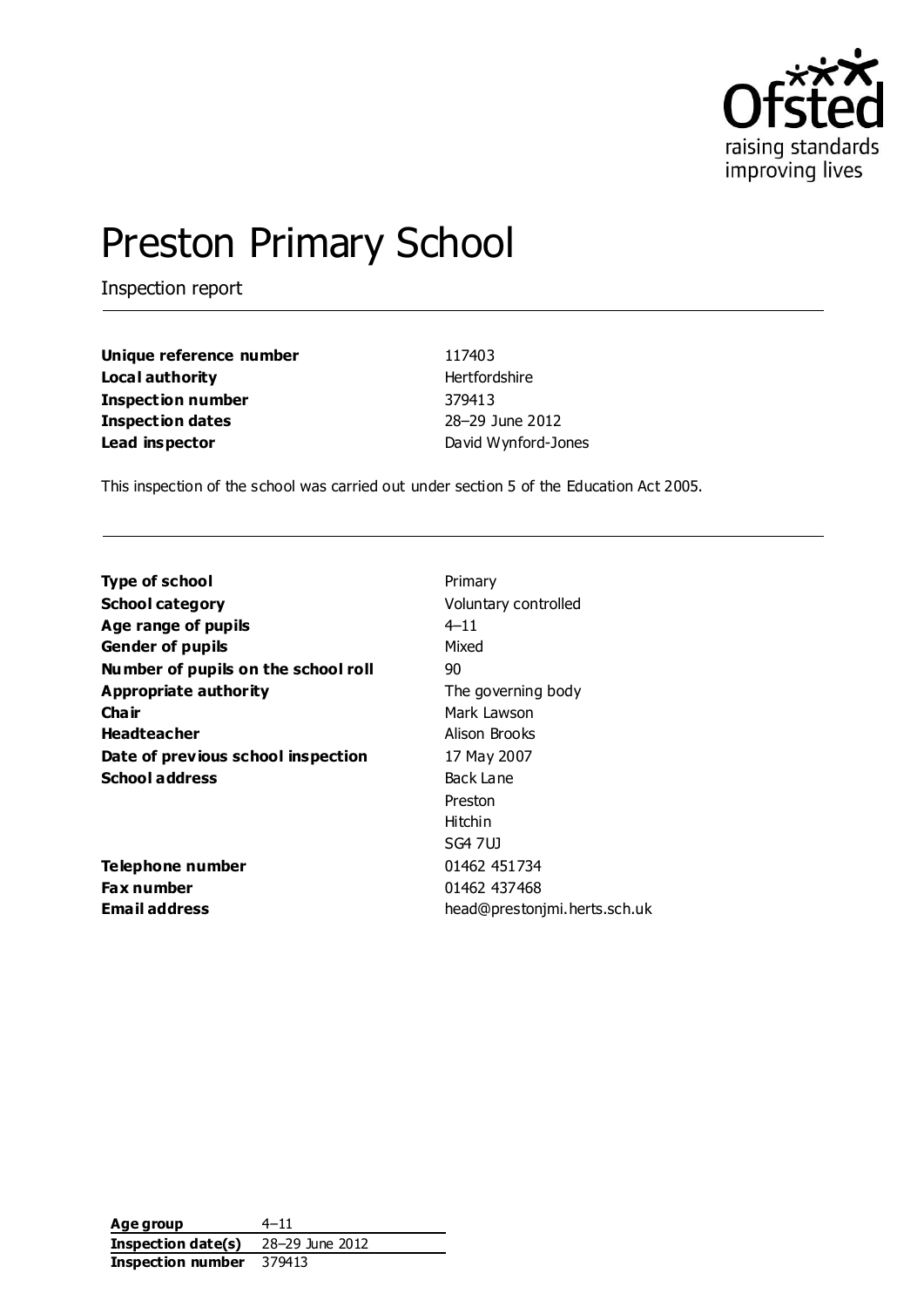

You can use Parent View to give Ofsted your opinion on your child's school. Ofsted will use the information parents and carers provide when deciding which schools to inspect and when.

You can also use Parent View to find out what other parents and carers think about schools in England. You can visit [www.parentview.ofsted.gov.uk,](http://www.parentview.ofsted.gov.uk/) or look for the link on the main Ofsted website: [www.ofsted.gov.uk](http://www.ofsted.gov.uk/)

The Office for Standards in Education, Children's Services and Skills (Ofsted) regulates and inspects to achieve excellence in the care of children and young people, and in education and skills for learners of all ages. It regulates and inspects childcare and children's social care, and inspects the Children and Family Court Advisory Support Service (Cafcass), schools, colleges, initial teacher training, work-based learning and skills training, adult and community learning, and education and training in prisons and other secure establishments. It assesses council children's services, and inspects services for looked after children, safeguarding and child protection.

Further copies of this report are obtainable from the school. Under the Education Act 2005, the school must provide a copy of this report free of charge to certain categories of people. A charge not exceeding the full cost of reproduction may be made for any other copies supplied.

If you would like a copy of this document in a different format, such as large print or Braille, please telephone 0300 123 4234, or email enquiries@ofsted.gov.uk.

You may copy all or parts of this document for non-commercial educational purposes, as long as you give details of the source and date of publication and do not alter the information in any way.

To receive regular email alerts about new publications, including survey reports and school inspection reports, please visit our website and go to 'Subscribe'.

Piccadilly Gate Store St **Manchester** M1 2WD

T: 0300 123 4234 Textphone: 0161 618 8524 E: enquiries@ofsted.gov.uk W: www.ofsted.gov.uk



© Crown copyright 2012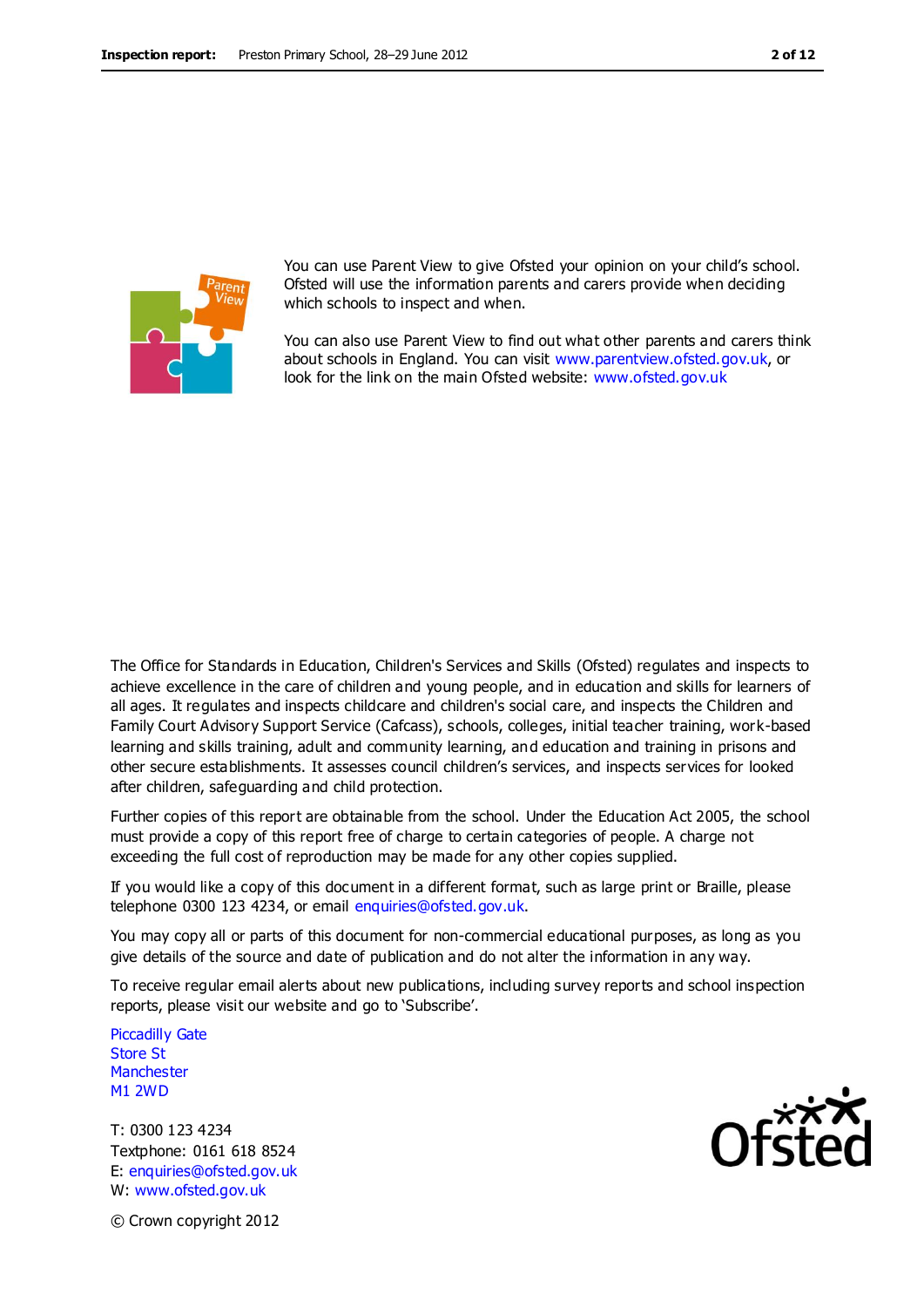# **Introduction**

Inspection team

David Wynford-Jones **Additional Inspector** 

This inspection was carried out with two days' notice. The inspector visited an assembly and eight lessons, observing four teachers. The inspector heard some pupils in Years 2 and 6 read. Meetings were held with members of the governing body, staff and groups of pupils. The inspector took account of the responses to the on-line questionnaire (Parent View) in planning the inspection. He observed the school's work and looked at a wide range of documentation, including the data collected by the school on pupils' attainment and progress, procedures for keeping pupils safe and the school development plan. Fifty-five questionnaires completed by parents and carers were analysed, together with those from staff and pupils.

# **Information about the school**

Preston Primary School is considerably smaller than most schools of its type. The vast majority of the pupils are of White British origin. Others come from different minority ethnic heritages. There is no predominant minority ethnic group and no pupils speak English as an additional language. The proportion of disabled pupils and those who have special educational needs who are supported at school action plus or have a statement of special educational needs is slightly higher than the national average. The proportion of pupils joining or leaving the school at other than the usual starting or finishing times is also slightly higher than average. The proportion of pupils known to be eligible for free school meals is well below the national average for primary schools. The school meets the government's current floor standards, which set minimum expectations for pupils' attainment and progress.

Major building and landscaping work was completed in December 2011. There have been significant staffing changes during this academic year. The school runs breakfast and after-school clubs during term time.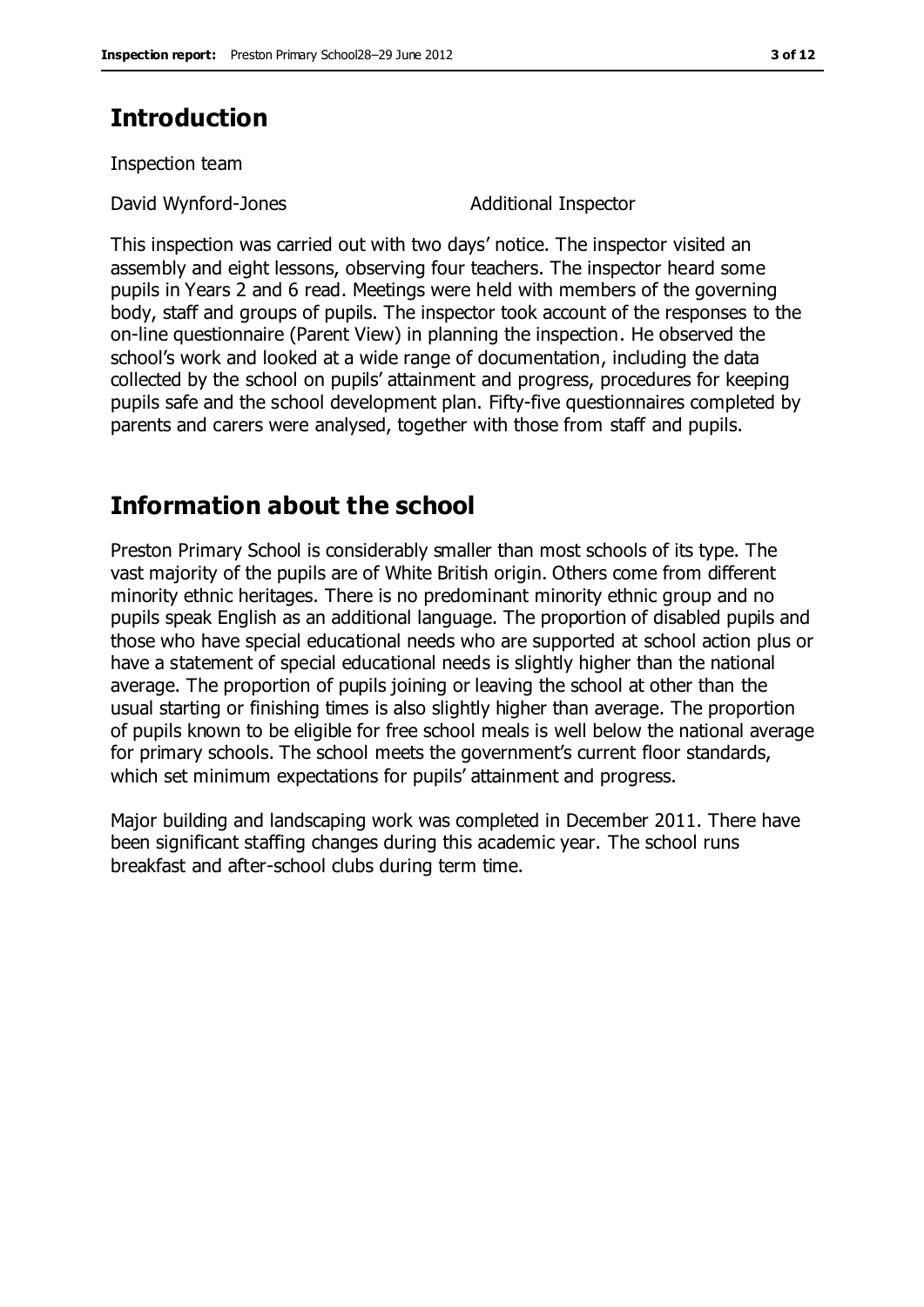# **Inspection judgements**

| <b>Overall effectiveness</b>          |  |
|---------------------------------------|--|
|                                       |  |
| <b>Achievement of pupils</b>          |  |
| <b>Quality of teaching</b>            |  |
| <b>Behaviour and safety of pupils</b> |  |
| <b>Leadership and management</b>      |  |

## **Key findings**

- This is a good school and has the capacity to improve further. It is not outstanding because: pupils are capable of reaching higher standards in writing; initiatives to improve outcomes in mathematics have not been consolidated sufficiently; and assessment information is not always used effectively to set high expectations.
- Pupils' achievement is good. Typically, attainment at the end of Year 6 is securely above average in reading and broadly average in writing and mathematics. Progress in mathematics is accelerating but progress in writing is not improving fast enough. This is because pupils do not have sufficient opportunities to write at length or to consolidate their writing skills in different subjects.
- Pupils' attendance is well-above average. Most pupils have a positive attitude to learning and behave well. Their understanding of personal safety is good.
- Good teaching and a willingness to embrace new initiatives, for example in mathematics, ensure that most pupils are making good progress. The vast majority of lessons have a good structure and are well paced. The criteria by which learning can be assessed are shared with pupils. However, teachers do not routinely make explicit their expectations of pupils of different abilities. Consequently, some pupils, particularly the more-able, are not always challenged sufficiently. Marking is informative and consistently offers pupils clear guidance to improve their work. Staff in the Early Years Foundation Stage have yet to make best use of the outdoor area to promote the children's early literacy and numeracy skills.
- **Effective leadership and management, and an accurate evaluation of the** school's strengths and areas for development, have led to improvements, especially in mathematics, but these are not fully embedded. The recently updated electronic assessment programme is being used with increasing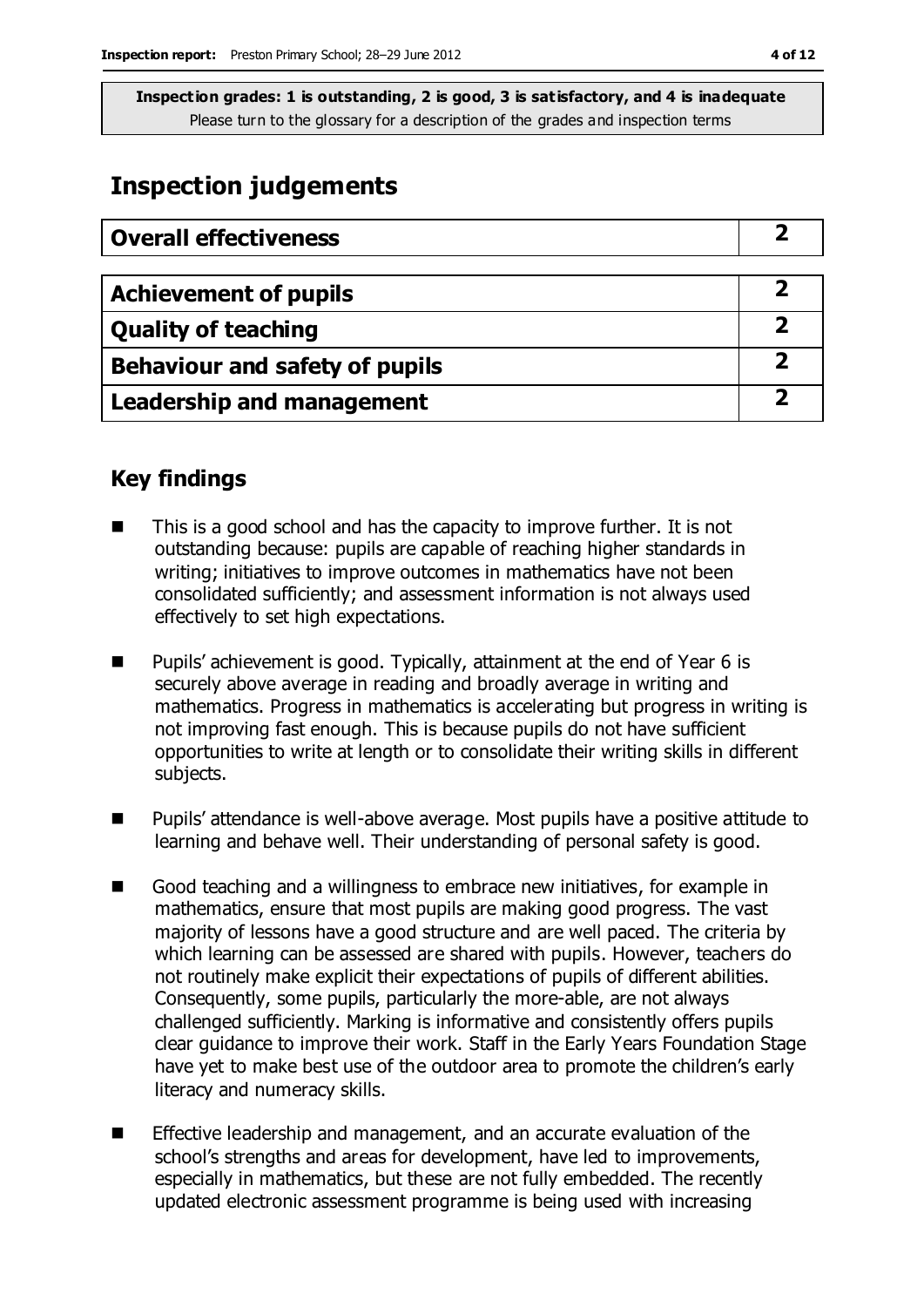effectiveness to improve the quality of teaching and to raise standards. However, not all staff are confident in using it.

## **What does the school need to do to improve further?**

- Raise standards in writing and consolidate the improvements in mathematics across the school by:
	- developing the Early Years Foundation Stage outdoor area to include more opportunities for children to practise their literacy and numeracy skills
	- making certain that all pupils consolidate and extend their writing skills across the curriculum and are provided with more opportunities to write at length
	- embedding the recently introduced strategies to raise attainment in mathematics
	- ensuring that in all lessons the expectations of pupils with different abilities are made clear.
- Develop the skills of senior leaders and all teachers in using the electronic assessment programme and ensure it is used effectively to raise the teachers' expectations of all pupils, especially those who are more-able.

## **Main report**

### **Achievement of pupils**

Most children enter the Early Years Foundation Stage with skills and knowledge broadly in line with those expected for their age. They settle quickly and grow in confidence. This is because induction arrangements are good and relationships are well established. Good use is made of the outdoor area to promote most aspects of the children's learning, especially their physical development and their knowledge and understanding of the world. However, its potential for promoting children's linguistic and mathematical skills has not been maximised.

Attainment at the end of Year 2 and Year 6 varies slightly from year to year. This is because of the small size of each year group and the impact of pupils joining the school partway through their school career. Typically, standards at the end of Year 2 are above average in reading, and broadly average in writing and mathematics. By the end of Year 6, standards are securely above average in reading and they are now above average in mathematics, reflecting the impact of the initiatives. Standards in writing are broadly average. Lesson observations and scrutiny of assessment data and pupils' work show that most pupils are now making good progress in reading and mathematics. Pupils make satisfactory progress in writing. Different groups, including disabled pupils and those who have special educational needs, make similar progress to their peers. Nearly all the parents and carers who returned questionnaires were pleased with their children's progress in developing their key skills.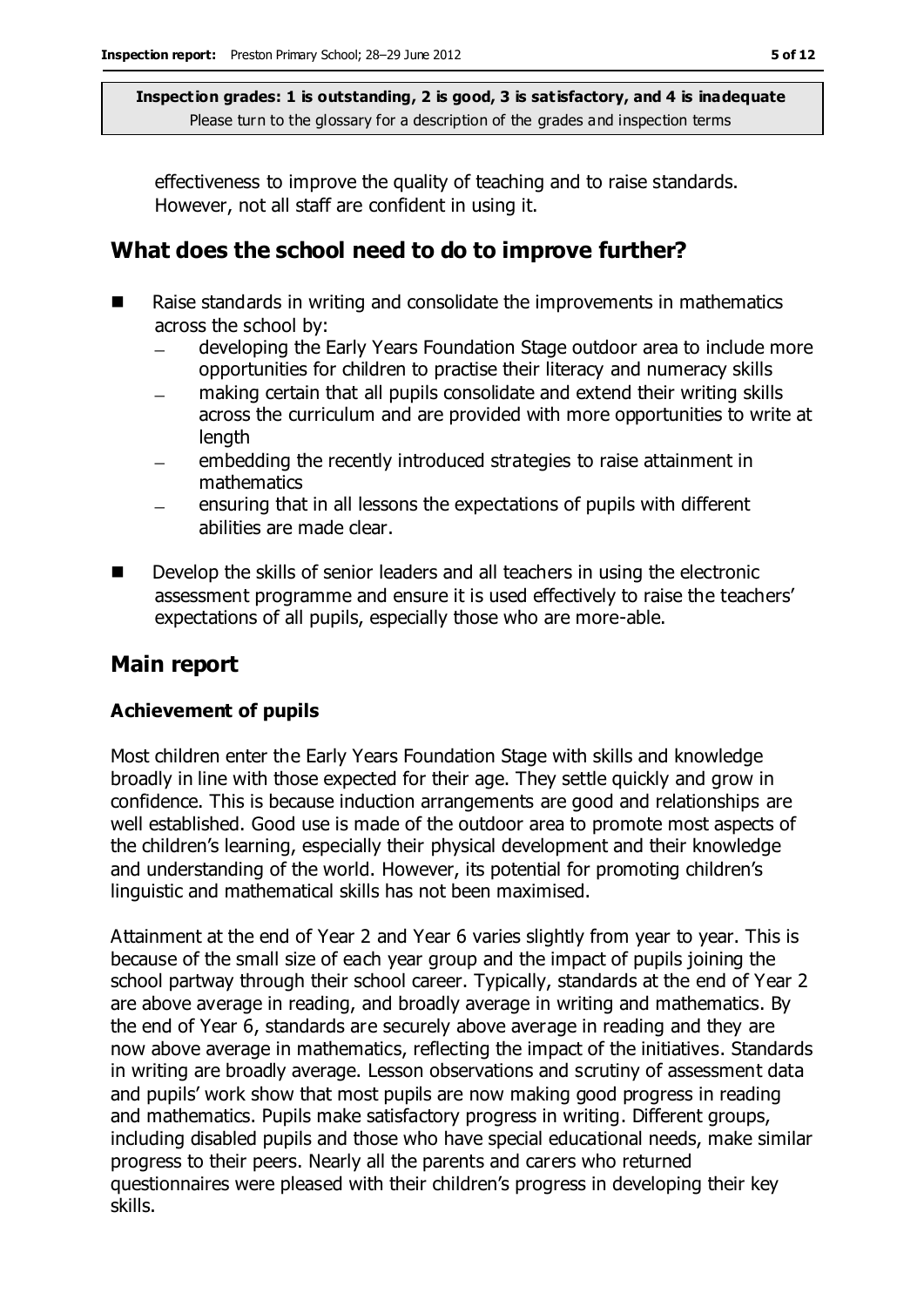Reading is promoted effectively. Pupils enjoy reading and take advantage of opportunities to read at school and at home. Most pupils have a good understanding of the different ways to read unfamiliar words, including the use of phonics (the sounds that letters make). There is an appropriate emphasis on the teaching of phonics. For example, in the Reception class a child eagerly sounded out the word 'forest' as the class teacher wrote the word on the board. Home/school books and the ongoing support from parents and carers ensure that pupils' reading skills are consolidated at home.

Pupils are now reaching higher standards and making accelerated progress in mathematics. This is because there is a greater emphasis on providing the pupils with opportunities to explore and investigate different mathematical concepts within problem-solving situations. For example, pupils in Year 6 were asked to calculate if they would prefer to have their weight in 20-pence coins or their height in onepound coins. This involved complex calculations which included accurate measuring, weighing and an understanding of money and number. Pupils are asked to look for patterns and sequences, and to respond to open-ended questions from their teachers. There is an appropriate emphasis on developing pupils' understanding and use of mathematical terminology. These and other equally effective strategies are not, however, firmly embedded throughout the school.

Pupils are developing their writing skills satisfactorily. Their progress is not accelerated because they are not routinely asked to write at length and are not always reminded of their literacy targets when writing in other subjects. Pupils do not consistently make the best use of a dictionary or a thesaurus to extend their vocabulary. Most do not improve the content of their writing by routinely including for example, adjectives, similes, metaphors and alliteration.

#### **Quality of teaching**

Relationships with pupils are good. Teachers act as good role models to promote the pupils' spiritual, moral, social and cultural development. They provide opportunities in lessons for pupils to reflect and to develop their social skills. Most lessons are taught well. Pupils are engaged and work with sustained concentration. Teachers consistently inform the pupils of the purpose of the lesson and ensure that they are aware of the generic success criteria. However, teachers do not routinely set clear targets for pupils of different abilities. As a result, some pupils, particularly the moreable, are not always challenged. Most lessons proceed at a quick pace, and information and communication technology is used effectively to support the pupils' learning. Teachers use questioning strategies effectively to consolidate pupils' understanding and to challenge their thinking. Good use is made of talk partners. Pupils regularly share ideas with each other, thus developing their speaking and listening and social skills. Pupils' work is marked regularly. They are given clear guidance to improve their work. There are some good examples where teachers have revisited earlier comments but this is not consistent in all classes. Pupils' literacy targets are not routinely reinforced when writing in other subjects.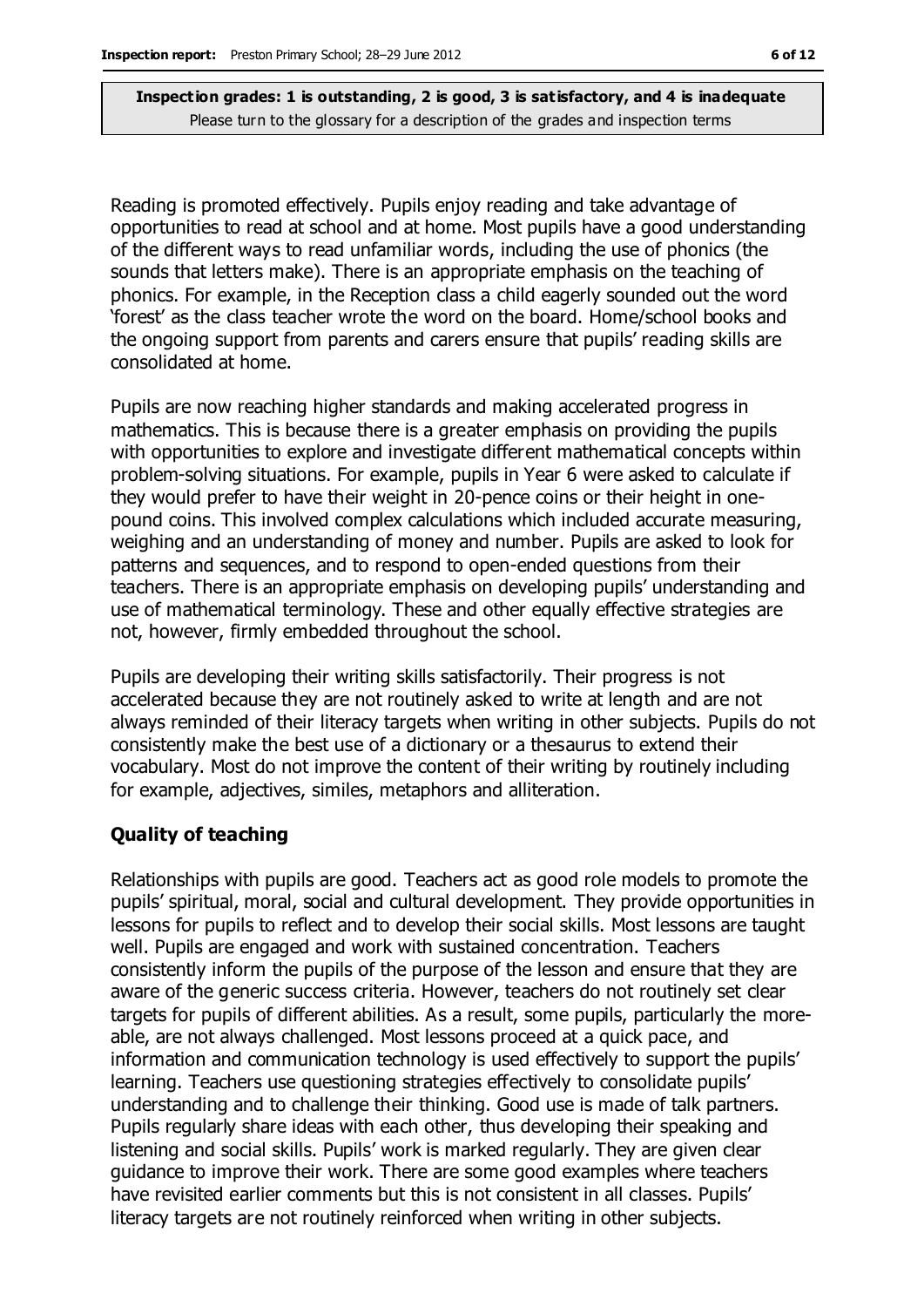Just occasionally, the pace of lessons slows. The introduction is overlong and pupils spend too long sitting on the carpet. Adult support is usually deployed well to help individuals and small groups. However, staff are not always deployed effectively at the start and end of lessons. The deployment of support staff particularly benefits disabled pupils and those who have special educational needs. This enables them to make similar progress to their peers.

#### **Behaviour and safety of pupils**

Pupils have a good understanding of personal safety. They say they feel safe in school and know whom to approach if they are worried or concerned. This was confirmed by the questionnaires returned by parents and carers. Nearly all respondents stated their children feel safe at school and are well looked after. Comments from pupils included precautions to avoid accidents during the recent building work, site security and dangers when using the internet. They say they feel safe because the teachers know them well, they have lots of friends and they look after each other.

Pupils behave well in lessons and around the school. They have positive attitudes towards school. Their attendance is well-above average. Pupils consistently show respect for each other, staff and visitors alike. They confirm that incidents of inappropriate behaviour, for example fighting and rudeness, and different sorts of bullying such as name-calling, are rare. They say that if an incident occurs, it is dealt with swiftly and fairly by staff. There have been no exclusions or reported racist incidents since the last inspection. The majority of pupils have yet to develop the skills of taking responsibility for their own learning.

#### **Leadership and management**

The headteacher and the governing body have provided stability and a clear sense of direction during a period of significant staff turbulence and major building works. Together, they have ensured that issues from the previous inspection have been addressed effectively and all staff are involved in the school's future development. The school development plan is based on a secure analysis of the school's strengths and areas for development; it is clear and addresses the right priorities. Staff have responded positively to the headteacher's drive to improve performance through their professional development and performance management. Clear targets have been set and staff are regularly held to account for pupils' attainment and progress. The school has recently updated its computerised assessment programme. However, senior leaders and teaching staff have still to make best use of the programme to track and analyse pupils' performance in order to raise expectations and to challenge pupils to reach higher standards.

The effective governing body works closely with the headteacher to bring about improvements and to ensure that pupils are kept safe. The latest government requirements on safeguarding are met fully. Detailed analysis of the school's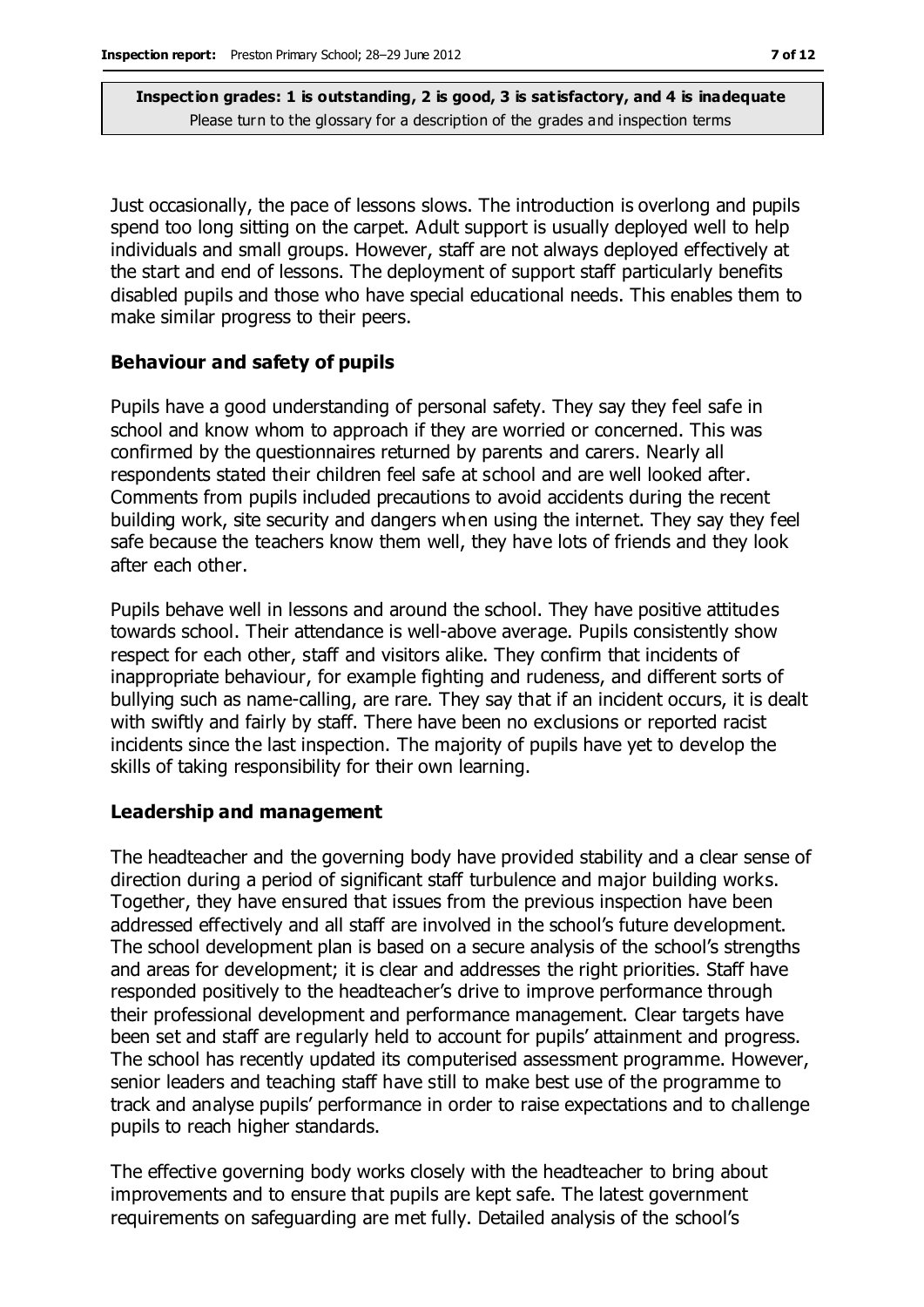performance enables the governing body to identify the school's strengths and areas for development, to challenge the leadership team and to ensure that any possible issue of discrimination or equality of opportunity is investigated thoroughly. The governing body promotes the breakfast and after-school clubs which provide pupils with an opportunity to meet with friends in different classes in a safe and relaxed setting.

The curriculum is broad and balanced and promotes pupils' learning, including their spiritual, moral, social and cultural development, well. The thematic approach provides pupils with a good opportunity to see the relevance of their learning in different subjects. For example, the topic on the Greeks in Years 5 and 6 successfully brings together pupils' work in history and geography and enables the teacher to incorporate work on the 2012 Olympics. The curriculum is suitably modified to meet the needs of disabled pupils and those with special educational needs. The curriculum is enhanced by a suitable range of after-school activities, visits and visitors to the school. Relationships with parents and carers are good. Links with members of the local community have been strengthened. Many gave generously towards the building extension, which incorporates a community room. The clear vision for the school's development and progress made since the last inspection demonstrate that it has the capacity to improve further.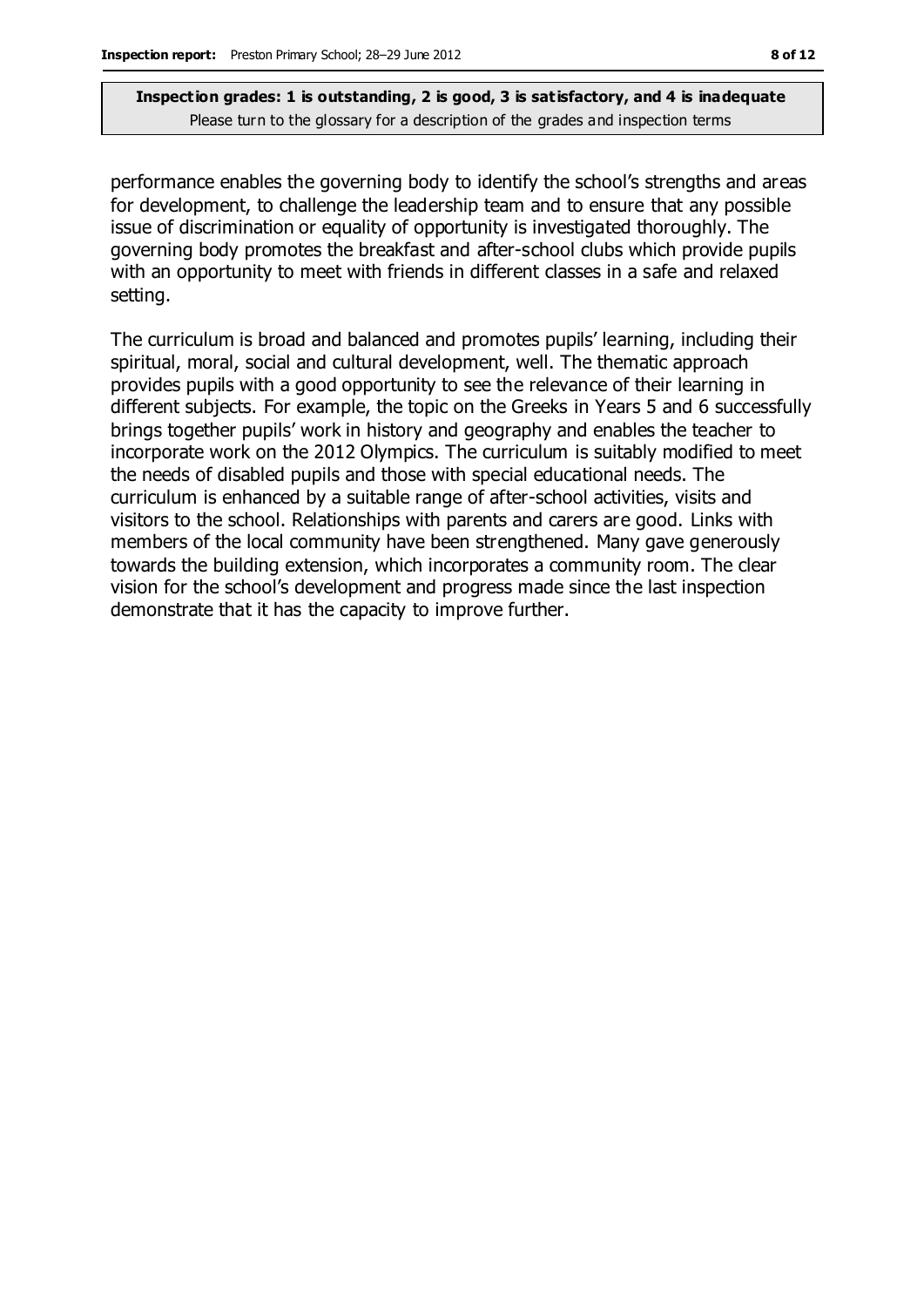# **Glossary**

## **What inspection judgements mean**

| Grade   | <b>Judgement</b> | <b>Description</b>                                            |
|---------|------------------|---------------------------------------------------------------|
| Grade 1 | Outstanding      | These features are highly effective. An outstanding           |
|         |                  | school provides exceptionally well for all its pupils' needs. |
| Grade 2 | Good             | These are very positive features of a school. A school        |
|         |                  | that is good is serving its pupils well.                      |
| Grade 3 | Satisfactory     | These features are of reasonable quality. A satisfactory      |
|         |                  | school is providing adequately for its pupils.                |
| Grade 4 | Inadequate       | These features are not of an acceptable standard. An          |
|         |                  | inadequate school needs to make significant                   |
|         |                  | improvement in order to meet the needs of its pupils.         |
|         |                  | Ofsted inspectors will make further visits until it           |
|         |                  | improves.                                                     |

## **Overall effectiveness of schools**

|                       | Overall effectiveness judgement (percentage of schools) |      |                     |                   |
|-----------------------|---------------------------------------------------------|------|---------------------|-------------------|
| <b>Type of school</b> | <b>Outstanding</b>                                      | Good | <b>Satisfactory</b> | <b>Inadequate</b> |
| Nursery schools       | 54                                                      | 42   |                     |                   |
| Primary schools       | 14                                                      | 49   | 32                  |                   |
| Secondary             | 20                                                      | 39   | 34                  |                   |
| schools               |                                                         |      |                     |                   |
| Special schools       | 33                                                      | 45   | 20                  |                   |
| Pupil referral        |                                                         | 55   | 28                  |                   |
| units                 |                                                         |      |                     |                   |
| All schools           | 16                                                      | 47   | 31                  |                   |

New school inspection arrangements have been introduced from 1 January 2012. This means that inspectors make judgements that were not made previously.

The data in the table above are for the period 1 September to 31 December 2011 and represent judgements that were made under the school inspection arrangements that were introduced on 1 September 2009. These data are consistent with the latest published official statistics about maintained school inspection outcomes (see [www.ofsted.gov.uk\)](http://www.ofsted.gov.uk/).

The sample of schools inspected during 2010/11 was not representative of all schools nationally, as weaker schools are inspected more frequently than good or outstanding schools.

Primary schools include primary academy converters. Secondary schools include secondary academy converters, sponsor-led academies and city technology colleges. Special schools include special academy converters and non-maintained special schools.

Percentages are rounded and do not always add exactly to 100.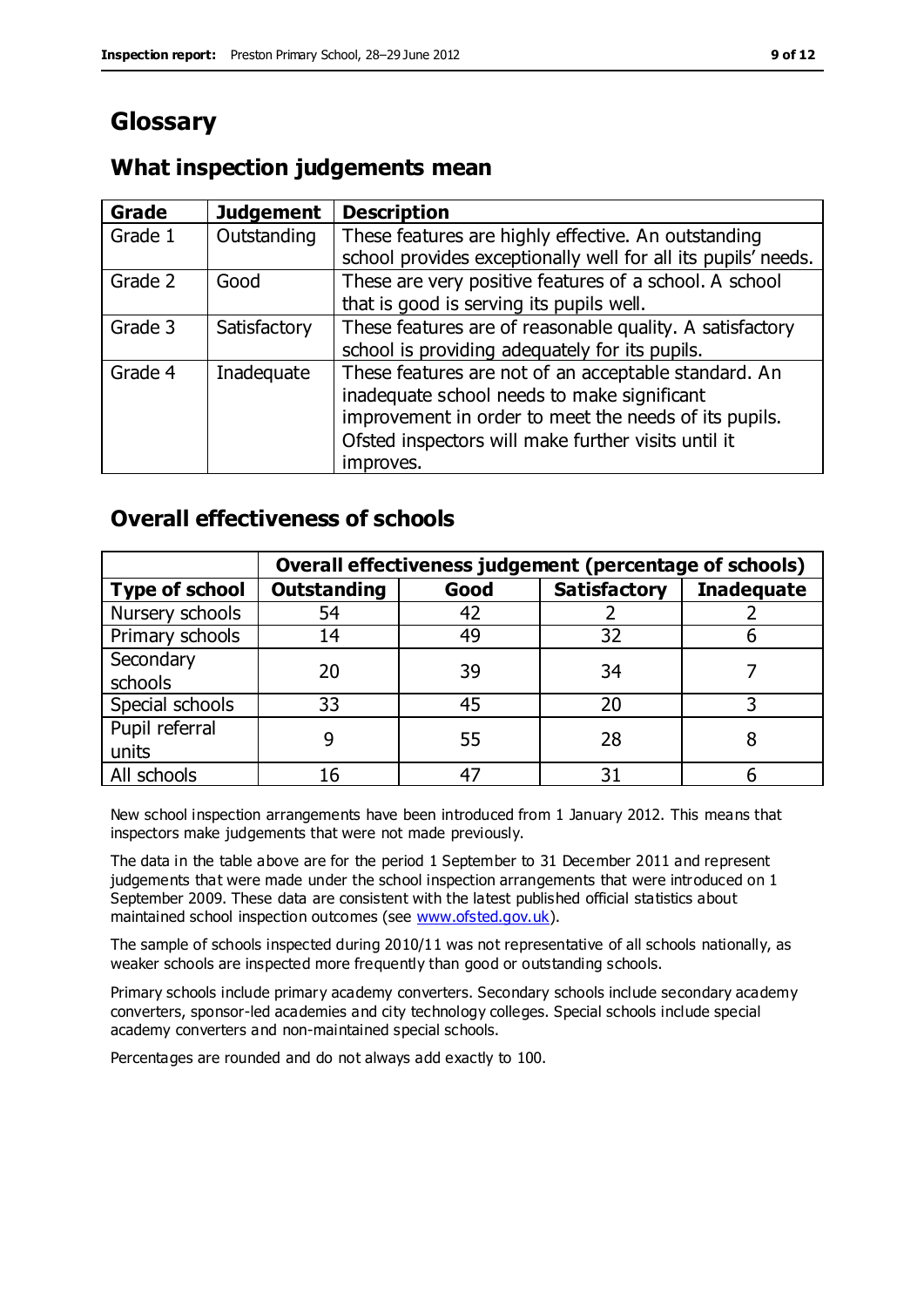# **Common terminology used by inspectors**

| Achievement:               | the progress and success of a pupil in their<br>learning and development taking account of their<br>attainment.                                                                                                        |
|----------------------------|------------------------------------------------------------------------------------------------------------------------------------------------------------------------------------------------------------------------|
| Attainment:                | the standard of the pupils' work shown by test and<br>examination results and in lessons.                                                                                                                              |
| Attendance:                | the regular attendance of pupils at school and in<br>lessons, taking into account the school's efforts to<br>encourage good attendance.                                                                                |
| Behaviour:                 | how well pupils behave in lessons, with emphasis<br>on their attitude to learning. Pupils' punctuality to<br>lessons and their conduct around the school.                                                              |
| Capacity to improve:       | the proven ability of the school to continue<br>improving based on its self-evaluation and what<br>the school has accomplished so far and on the<br>quality of its systems to maintain improvement.                    |
| Floor standards:           | the national minimum expectation of attainment<br>and progression measures.                                                                                                                                            |
| Leadership and management: | the contribution of all the staff with responsibilities,<br>not just the governors and headteacher, to<br>identifying priorities, directing and motivating staff<br>and running the school.                            |
| Learning:                  | how well pupils acquire knowledge, develop their<br>understanding, learn and practise skills and are<br>developing their competence as learners.                                                                       |
| Overall effectiveness:     | inspectors form a judgement on a school's overall<br>effectiveness based on the findings from their<br>inspection of the school.                                                                                       |
| Progress:                  | the rate at which pupils are learning in lessons and<br>over longer periods of time. It is often measured<br>by comparing the pupils' attainment at the end of a<br>key stage with their attainment when they started. |
| Safety:                    | how safe pupils are in school, including in lessons;<br>and their understanding of risks. Pupils' freedom<br>from bullying and harassment. How well the school<br>promotes safety, for example e-learning.             |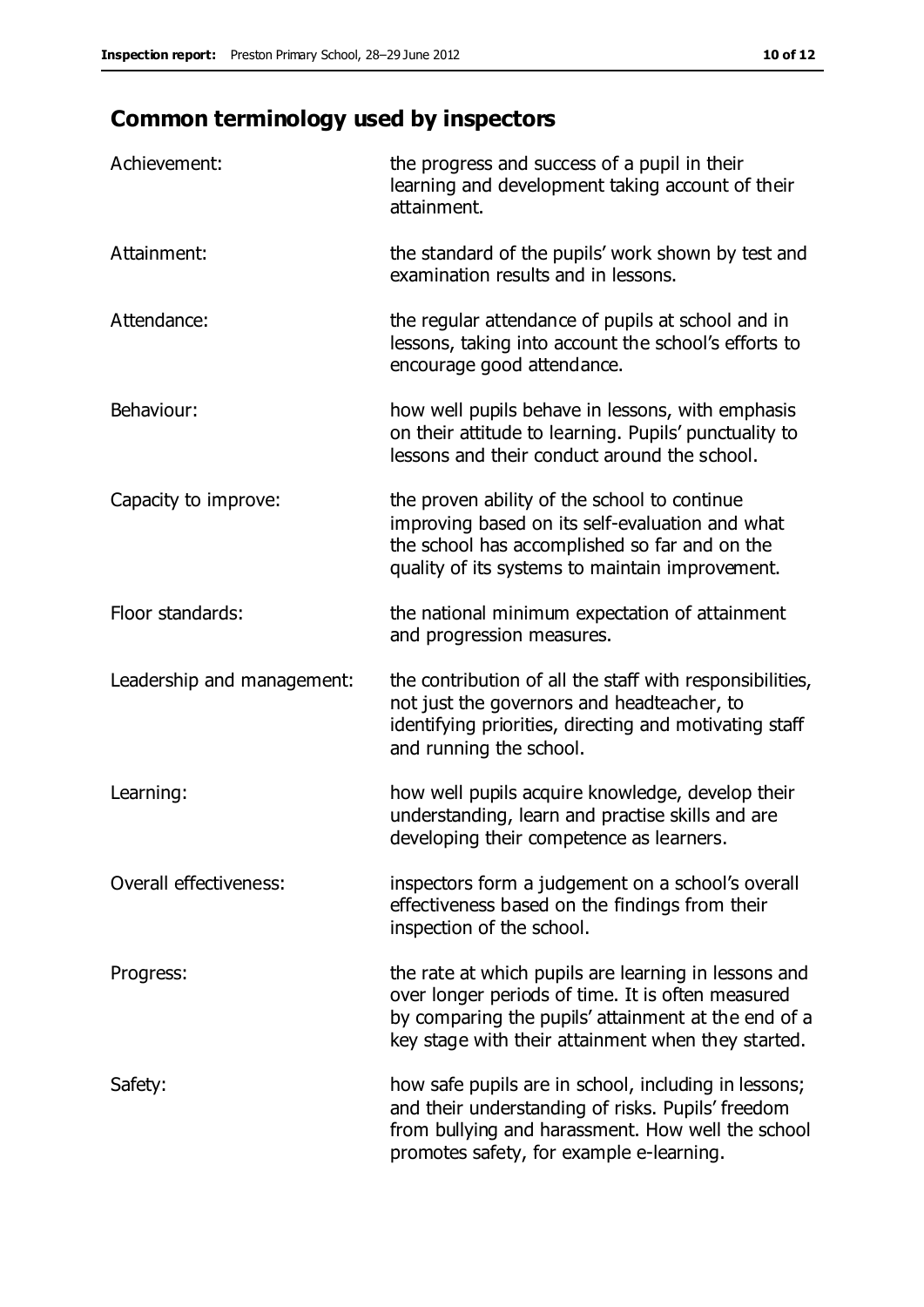#### **This letter is provided for the school, parents and carers to share with their children. It describes Ofsted's main findings from the inspection of their school.**

2 July 2012

Dear Pupils

#### **Inspection of Preston Primary School, Hitchin SG4 7UJ**

Thank you for making me so welcome when I visited your school, and for completing the questionnaire. I enjoyed my visit and talking to you. In our discussions, you told me that you enjoy school and feel safe because the staff look after you. You know that you can turn to them if you are worried. Your behaviour is good and you show positive attitudes towards learning. Your attendance is well-above average for primary schools. Well done – keep it up!

Your school provides you with a good education. By the end of Year 6, your attainment is consistently above average in reading. There have been marked improvements in mathematics recently and standards are now above average. In writing, they are not quite as high and are broadly average. The standards you reach overall represent good progress and achievement during your time at school.

I have asked your school to help you make even better progress and reach higher standards especially in writing and mathematics by making certain that:

- staff in the Early Years Foundation Stage make more use of the outdoor area to enable you to practise your literacy and numeracy skills
- **all teachers provide you with opportunities to consolidate and extend your** writing skills in other lessons and continue with the work they have undertaken to raise your attainment in mathematics
- teachers ensure you know exactly what they expect you to achieve in lessons
- senior leaders and all teachers develop their skills in using the electronic assessment programme and use it effectively to challenge you to reach higher standards.

Please remember that to make your school better, you must always try your best.

Yours sincerely

David Wynford-Jones Lead inspector